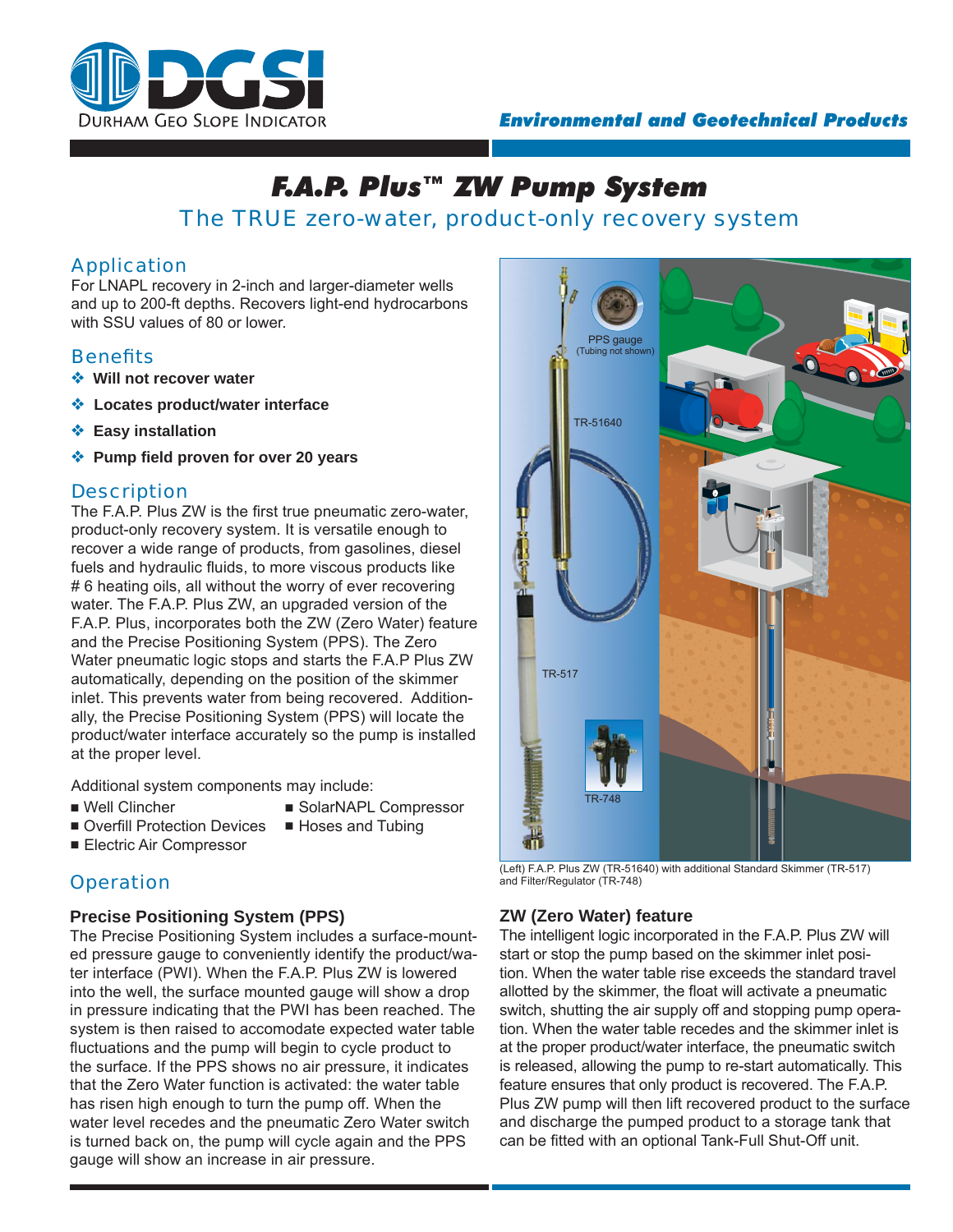# *F.A.P. Plus ZW Pumps*

# *DURHAM GEO SLOPE INDICATOR*

**F.A.P. Plus™ ZW Pump (TR-51640) - consists of a flexible,** special inner bladder and a flexible Buna- $N^{\circ}$  hose which forms the outer pump body. The pump operates by alternately inflating and deflating the annular space between the inner bladder and the outer hose. When compressed air is applied, the inner bladder collapses, propelling the fluid to the surface. When the air is exhausted, the inner bladder rebounds to its original shape, thereby causing a suction which pulls fluid into the pump. The pump is capable of producing a suction of 17 inches of mercury, enough to recover viscous product and operate in deep wells up to 200 feet.

|--|

TR-51640 F.A.P. Plus ZW™ Pump Includes F.A.P. Plus ZW pump (TR-51640) and Coalescing Filter/Regulator (TR-748). (Requires skimmer - Order separately, see p.3) Size and Weight  $\vert$  1.75 in-OD by 59 in long. 6 lb Air Requirements  $\vert$  0.5 cfm at 100 psig (2.8 dm<sup>3</sup> at 690 kPa) Operating Pressure 60 to 100 psig

 $P_{\text{max}}$  Capacity  $15$   $20$  gal/hr at 10 ft DTH

| <b>Fullip Capacity</b> | 10 - 20 Yallılı al IV Il DTH<br>10 - 15 gal/hr at 100 ft TDH<br>Based on gasoline through 3/8-in ID hose.                                                                                |  |
|------------------------|------------------------------------------------------------------------------------------------------------------------------------------------------------------------------------------|--|
| Max. Viscosity         | Contact factory                                                                                                                                                                          |  |
| Suction                | 17 in Hq                                                                                                                                                                                 |  |
| <b>Materials</b>       | Flexible Buna-N <sup>®</sup> (outer bladder)<br>Tygon <sup>®</sup> special (inner bladder)                                                                                               |  |
| Connections            | Brass, stainless steel                                                                                                                                                                   |  |
| Air Supply to Pump     | 1/4 in-OD push-to-connect fitting                                                                                                                                                        |  |
| Fluid Discharge        | 3/8 in-ID hose-barb fitting<br>1/8 in-OD polyethylene tubing<br>(100 ft supplied with each pump)                                                                                         |  |
| PPS Sensor*            |                                                                                                                                                                                          |  |
| Sensor Fitting*        | Female quick-connect                                                                                                                                                                     |  |
| TR-516                 | <b>F.A.P. Plus™ Pump</b> (Does not include ZW feature)<br>Includes F.A.P. Plus pump (TR-516) and Coalescing Filter/Regulator<br>(TR-748). (Requires skimmer - Order separately, see p.3) |  |
|                        |                                                                                                                                                                                          |  |

Specifications  $\vert$  Same as above (without ZW option)

\* Available only on F.A.P. Plus ZW

*Maintenance: Biofouling may occur because the hydrophobic element is positioned at the air/product interface. If fouling occurs, the element can be cleaned using a soft brush or replaced by unthreading the bypass element and installing a new hydrophobic element.*

#### **Coalescing Filter/Regulator (TR-748) -** Is included with purchase of the F.A.P. Plus

ZW and should be installed at the well head to supply the proper air pressure to a F.A.P. Plus ZW pump.



TR-748

| TR-748 Filter/Regulator (Coalescing) |                                                                 |  |
|--------------------------------------|-----------------------------------------------------------------|--|
| <b>Dimensions</b>                    | 10.3 in by 2.48 in                                              |  |
| Range                                | 0 - 125 psi (Max 150 psi)                                       |  |
| Fittings                             | 1/4-in output push-lock fitting, 3/8-in inlet barbed fitting    |  |
| Capacity                             | Less than 1 psi pressure drop while passing 20 scfm at 100 psig |  |
| Replacement<br>Filter                | TR-600217 Particulate filter<br>TR-601157 Coalescing filter     |  |
|                                      |                                                                 |  |

## Typical F.A.P. Plus ZW™ System Installation





F.A.P. Plus ZW (TR-51640). The F.A.P. Plus (TR-516) is similar to the above, but does not come with the ZW option and PPS gauge (items marked with \*).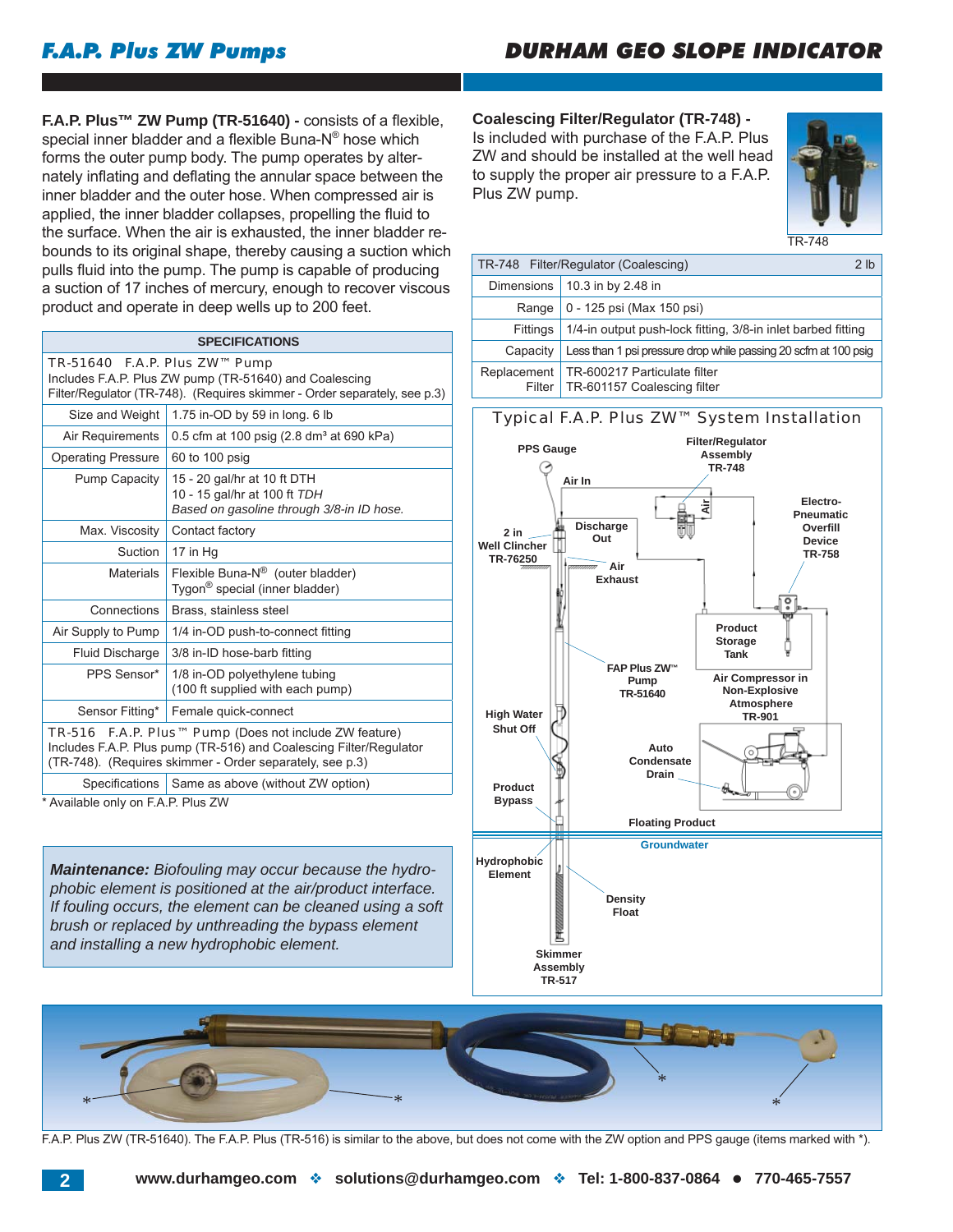# *DURHAM GEO SLOPE INDICATOR*

#### **Skimmers (Choose One)**

The skimmer is attached to the bottom of the F.A.P. Plus ZW™ pump and is used to separate the product from the water in the well. The skimmer is a necessary part of the F.A.P. Plus and F.A.P. Plus ZW pumps and must be ordered separately. Three types of skimmers are available: standard, high-viscosity, and density.

Note: Density skimmers are not compatible with the F.A.P. Plus ZW. To use a density skimmer, you can either purchase a conversion kit (TR-51699) or you can purchase the F.A.P. Plus pump (TR-516).

## **How do I select the most appropriate skimming system?**

Important elements in choosing a F.A.P. Plus ZW™ system are:

- Water table fluctuations
- Product viscosity
- Type of product
- Well diameter
- Amount of product present
- Depth from bottom of well to product/water interface

Visit www.durhamgeo.com to download our design data sheet for defining all your site conditions.

#### **Standard Skimmer (TR-517 / TR-51711 /**

**TR-51718) -** Is used to recover gasoline, jet fuel and most diesel fuels. It combines a density float, hydrophobic element, product bypass screen, hollow guide rod and coiled hose. The center guide rod allows the skimmer to travel freely in response to the water table changes. The skimmer is designed to float with the inlet positioned at the water/product interface, providing 24 or 36 inches of skimmer travel.

The hydrophobic element is made of a special porous plastic with a pore size that will allow only product to pass. The bypass screen on top of the hydrophobic element allows the product to enter the skimmer directly when the product layer is greater than 2 inches.

|                   | TR-517 / 51711 F.A.P. Plus ZW™ Standard Skimmer                                                               | 5 <sub>1b</sub> |
|-------------------|---------------------------------------------------------------------------------------------------------------|-----------------|
| <b>Dimensions</b> | 1 % in-OD x 67-in long. Fits 2-in and larger wells                                                            |                 |
| Materials         | UHMW polyethylene, stainless steel, PVC<br>urethane tubing, hydrophobic material,<br>brass fittings and Nylon |                 |
| Float             | UHMW polyethylene, S.G. 0.95                                                                                  |                 |
| TR-517 Travel     | 36 in (Min. depth of 24 in required)*                                                                         |                 |
| TR-51711 Travel   | 24 in (Min. depth of 18 in required)*                                                                         |                 |
| 903801            | Hydrophobic element replacement                                                                               |                 |
|                   |                                                                                                               |                 |

\* from bottom of well to product/water interface.

*Tech Tip: The F.A.P. Plus ZW™ requires a minimum of 60 psi for optimal performance*

**High Viscosity Skimmer (TR-70410) -** Is used when the product has a viscosity higher than 80 SSU, such as oils. The 4-in high viscosity skimmer uses the same design as the TR-517, less the hydrophobic and bypass screen. The skimmer has 30-in of travel and a specific gravity of 0.95, allowing it to float at the water/product interface. The product collects on top of the skimmer inlet and from there it is pumped to the surface. In normal applications, the skimmer will remove product down to a product layer of  $\frac{1}{4}$  in to  $\frac{1}{2}$  in. The skimmer can be adjusted in the field to remove the product even further and attain a thinner layer.

| TR-70410 F.A.P. Plus ZW™ High Viscosity Skimmer<br>8 <sub>lb</sub>                         |                                              |  |  |
|--------------------------------------------------------------------------------------------|----------------------------------------------|--|--|
|                                                                                            | Dimensions $\frac{13}{4}$ in-OD x 67 in long |  |  |
| Materials   UHMW polyethylene, stainless steel,<br>urethane tubing, brass fittings and PVC |                                              |  |  |
|                                                                                            | Float   UHMW polyethylene, S.G. 0.95         |  |  |
| Travel                                                                                     | .30 in                                       |  |  |

#### **Density Skimmers (TR-702 / 704 / 706 / 712) -**

Are used when there is less than 18 inches of fluid from the bottom of the well to the water/product interface. These skimmers have a specific gravity of 0.95 and float in the water with the top inlet just above the product/water interface. The 2-in, 4-in and 6-in sizes are for use in well casings with these nominal inside diameters. The 11.5-in model is self-supporting and may be used in large diameter wells, open excavations and open water applications.







Note: Density skimmers are not Zero Water (ZW) compatible, therefore it is essential that either the F.A.P. Plus ZW conversion kit (TR-51699) or F.A.P. Plus pump (TR-516) be purchased. TR-706

| TR-702 / 704 / 706 / 712 F.A.P. Plus Density Skimmer |                              |  |  |  |
|------------------------------------------------------|------------------------------|--|--|--|
| TR-702 Dimensions                                    | $1.65$ -in dia.              |  |  |  |
| TR-704 Dimensions                                    | $3.5$ -in dia.               |  |  |  |
| TR-706 Dimensions                                    | $5.5$ -in dia.               |  |  |  |
| TR-712 Dimensions                                    | 11.5-in dia.                 |  |  |  |
| Float                                                | UHMW polyethylene, S.G. 0.95 |  |  |  |
| Inlet Screen                                         | Stainless steel mesh         |  |  |  |
| Coil                                                 | Polyurethane tubing          |  |  |  |
| <b>Effective Travel</b>                              | Up to 24 in                  |  |  |  |
| TR-51699 F.A.P. Plus ZW<br><b>Conversion Kit</b>     | 10-32 plug, 1/8 in-OD plug   |  |  |  |

View animated graphics on the web. Visit www.DGSI.info/FAP to see how the pumps function.

 $\overline{\mathbf{a}}$